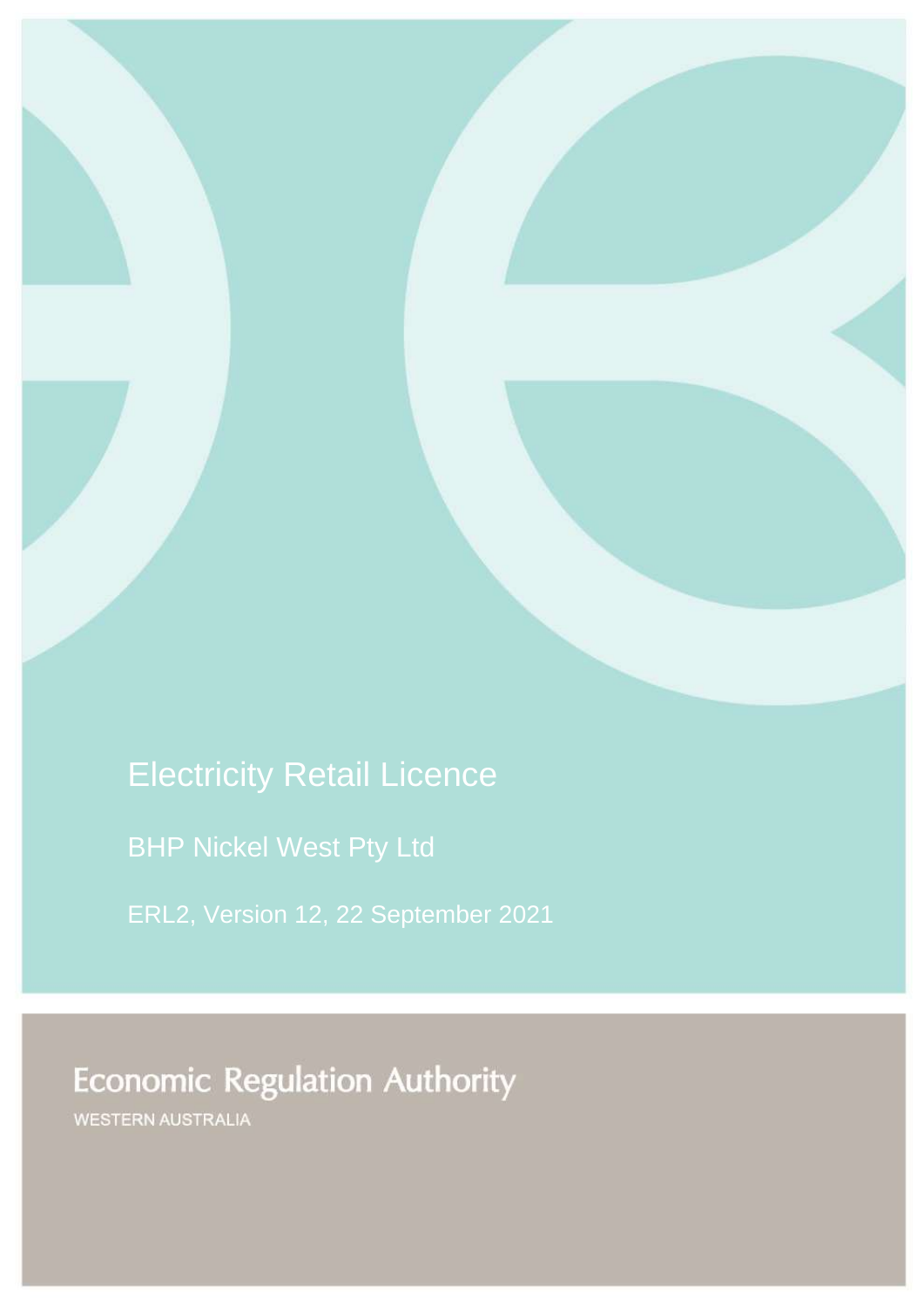# *ELECTRICITY INDUSTRY ACT 2004 (WA)*

| Licensee Name:            | <b>BHP Nickel West Pty Ltd</b>                          |
|---------------------------|---------------------------------------------------------|
|                           | ACN 004 184 598                                         |
| Licence Area:             | The area set out in the plan referred to in clause 2.5. |
| Licence Number:           | ERL <sub>2</sub>                                        |
| <b>Commencement Date:</b> | 24 March 2006                                           |
| <b>Version Number:</b>    | 12                                                      |
| <b>Version Date:</b>      | 22 September 2021                                       |
| <b>Expiry Date:</b>       | 22 December 2035                                        |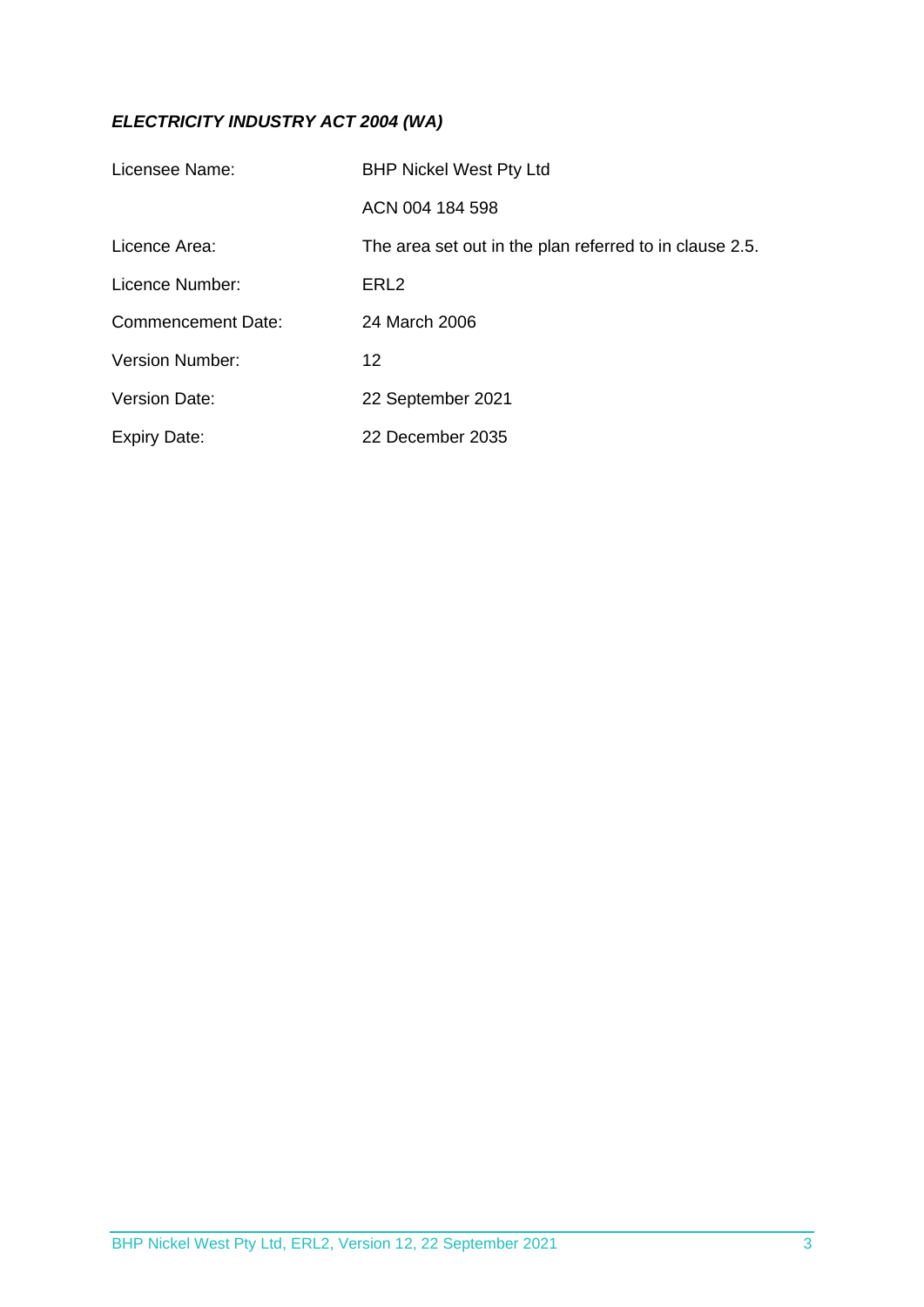# **Index**

| 1. | <b>DEFINITIONS AND INTERPRETATION</b> |                                                       | 5                       |
|----|---------------------------------------|-------------------------------------------------------|-------------------------|
|    | 1.1                                   | <b>Definitions</b>                                    | 5                       |
|    | 1.2                                   | Interpretation                                        | $\overline{7}$          |
| 2. |                                       | <b>LICENCE AUTHORISATION</b>                          | $\overline{\mathbf{7}}$ |
|    | 2.1                                   | Activities authorised under this licence              | $\overline{7}$          |
|    | 2.2                                   | <b>Commencement date</b>                              | 8                       |
|    |                                       | 2.3 Expiry date                                       | 8                       |
|    | 2.4                                   | Term                                                  | 8                       |
|    | 2.5                                   | Licence area                                          | 8                       |
| 3. |                                       | <b>LICENCE ADMINISTRATION</b>                         | 8                       |
|    | 3.1                                   | Amendment of licence by the licensee                  | 8                       |
|    | 3.2                                   | Amendment of licence by the ERA                       | 8                       |
|    |                                       | 3.3 Transfer of licence                               | 9                       |
|    |                                       | 3.4 Renewal of licence                                | 9                       |
|    |                                       | 3.5 Cancellation of licence                           | 9                       |
|    |                                       | 3.6 Surrender of licence                              | 9                       |
|    |                                       | 3.7 Notices                                           | 9                       |
|    |                                       | 3.8 Publishing information                            | 10                      |
|    | 3.9                                   | <b>Review of the ERA's decisions</b>                  | 10                      |
| 4. |                                       | <b>GENERAL LICENCE OBLIGATIONS</b>                    | 10                      |
|    | 4.1                                   | <b>Compliance with applicable legislation</b>         | 10                      |
|    | 4.2                                   | <b>Fees</b>                                           | 11                      |
|    | 4.3                                   | <b>Accounting records</b>                             | 11                      |
|    | 4.4                                   | Reporting a change in circumstances                   | 11                      |
|    | 4.5                                   | <b>Provision of information</b>                       | 11                      |
| 5. |                                       | AUDITS AND PERFORMANCE REPORTING OBLIGATIONS          | 11                      |
|    | 5.1                                   | Asset management system                               | 11                      |
|    | 5.2                                   | Individual performance standards                      | 12                      |
|    | 5.3                                   | <b>Performance audit</b>                              | 12 <sub>2</sub>         |
| 6. |                                       | <b>CUSTOMERS</b>                                      | 12                      |
|    | 6.1                                   | <b>Approved Scheme</b>                                | 12 <sub>2</sub>         |
|    | 6.2                                   | <b>Determination of Default Supplier</b>              | 12 <sub>2</sub>         |
|    | 6.3                                   | <b>Marketers</b>                                      | 12                      |
|    | 6.4                                   | <b>Customer Contracts</b>                             | 13                      |
|    | 6.5                                   | <b>Amending the Standard Form Contract</b>            | 13                      |
|    | 6.6                                   | Directions by the ERA to amend Standard Form Contract | 13                      |
|    | 6.7                                   | <b>Supplier of Last Resort</b>                        | 13                      |
|    | 6.8                                   | <b>Notification of Default Supply</b>                 | 13                      |
|    | 6.9                                   | <b>Priority Restoration Register</b>                  | 13                      |
|    |                                       | <b>Schedule 1 - Additional Licence Clauses</b>        | 14                      |
|    |                                       | <b>Schedule 2 – Licence Area Plans</b>                | 15                      |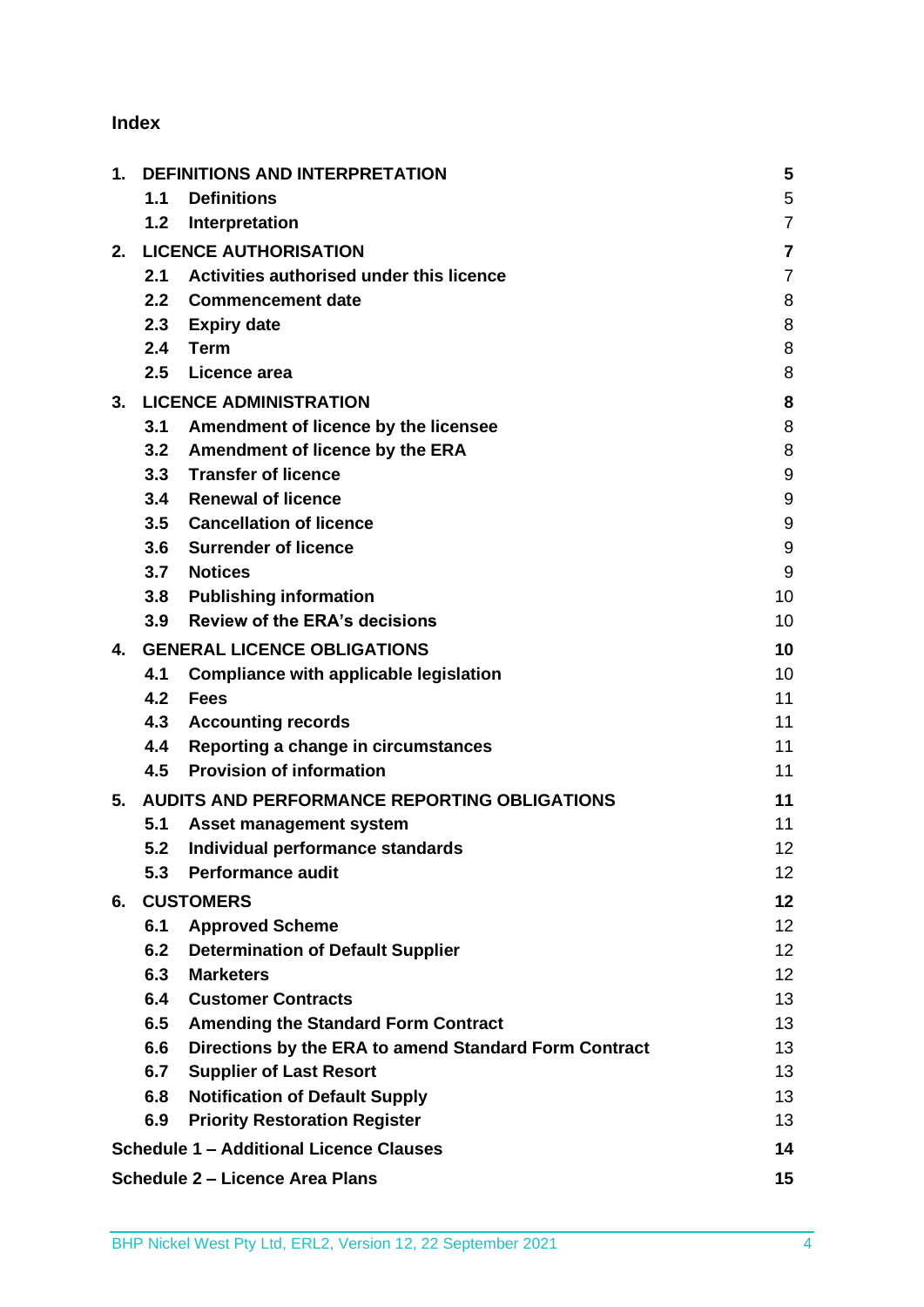# <span id="page-3-0"></span>**1. DEFINITIONS AND INTERPRETATION**

# <span id="page-3-1"></span>**1.1 Definitions**

1.1.1 In this *licence*, the following definitions apply unless the context otherwise requires:

*Act* means the *Electricity Industry Act 2004* (WA).

#### *applicable legislation* means:

- (a) the *Act*; and
- (b) the *Regulations* and the *Codes*.

*approved scheme* means a scheme approved under section 92 of the *Act.* 

*business day* means a day which is not a Saturday, Sunday or a Public Holiday in Western Australia.

*Code* means:

- (a) the *Code of Conduct for the Supply of Electricity to Small Use Customers 2018*;
- (b) the *Electricity Industry (Customer Transfer) Code 2016*;
- (c) the *Electricity Industry (Metering) Code 2012*;
- (d) Not Used

*commencement date* means the date the *licence* was first granted by the *ERA* being the date specified in clause 2.2.

*connection point* has the meaning given to that term in regulation 35 of the *[Electricity](http://www.slp.wa.gov.au/legislation/statutes.nsf/main_mrtitle_1345_homepage.html)  [Industry \(Customer Contracts\) Regulations 2005](http://www.slp.wa.gov.au/legislation/statutes.nsf/main_mrtitle_1345_homepage.html)*.

*customer* has the meaning given to that term in section 3 of the *Act*.

*default supplier* has the meaning given to that term in regulation 35 of the *Electricity [Industry \(Customer Contracts\) Regulations 2005.](http://www.slp.wa.gov.au/legislation/statutes.nsf/main_mrtitle_1345_homepage.html)*

*distribution system* has the meaning given to that term in section 3 of the *Act*.

*electricity* has the meaning given to that term in section 3 of the *Act*.

*electricity marketing agent* has the meaning given to that term in section 78 of the *Act*.

*electronic means* means:

- (a) the internet;
- (b) email, being:
	- (i) in relation to the *ERA*, the *ERA's* email address as notified to the *licensee*; and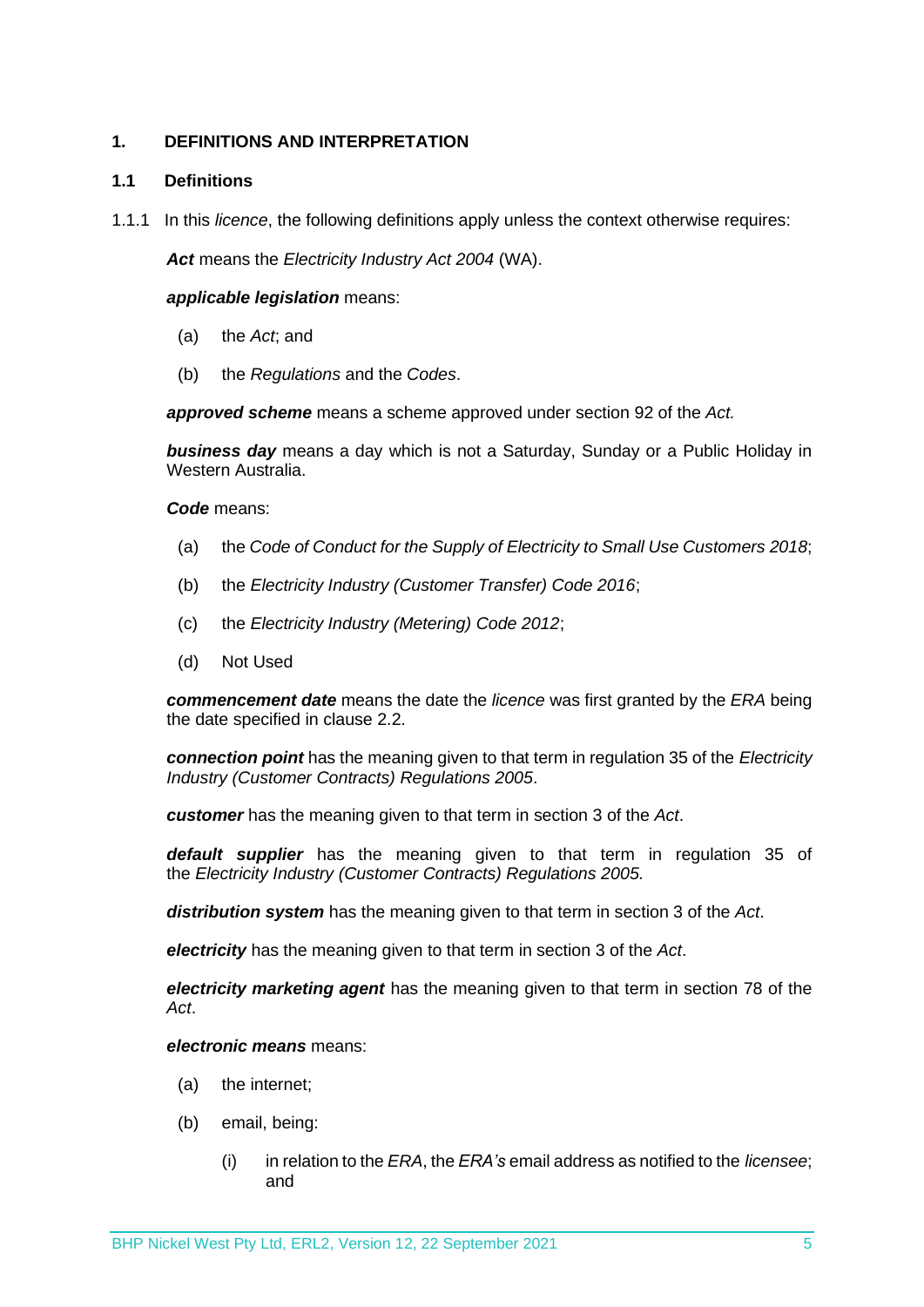- (ii) in relation to the *licensee*, the email address specified in the *licence* application or other such email address as notified in writing to the *ERA;* or
- (iii) any other similar means,

but does not include facsimile or telephone.

*ERA* means the Economic Regulation Authority.

*expiry date* means the date specified in clause 2.3*.*

*individual performance standards* mean any standards prescribed by the *ERA* for an individual *licensee* pursuant to clause 5.2 of the *licence*.

#### *licence* means:

- (a) this document (excluding the title page and the second page of this document);
- (b) any Schedules to this document; and
- (c) any individual *performance standards* approved by the *ERA* pursuant to clause 5.2.

*licence area* is the area stated in clause 2.5 of this *licence*.

*licensee* means BHP Nickel West Pty Ltd, ACN 004 184 598.

*non-standard contract* has the meaning given to that term in section 47 of the *Act.* 

*notice* means a written notice, agreement, consent, direction, representation, advice, statement or other communication required or given pursuant to, or in connection with, this *licence*.

*performance audit* means an audit of the effectiveness of measures taken by the *licensee* to meet the *performance criteria* in this *licence*.

#### *performance criteria* means:

- (a) the terms and conditions of the *licence*; and
- (b) any other relevant matter in connection with the *applicable legislation* that the *ERA* determines should form part of the *performance audit*.

**publish** in relation to a report or information means either:

- (a) posting the report or information on the *licensee's* website; or
- (b) sending the report or information to the *ERA* to be published on the *ERA's* website.

#### *Regulations* means:

- (a) *Economic Regulation Authority (Licensing Funding) Regulations 2014*;
- (b) *Electricity Industry (Code of Conduct) Regulations 2005*;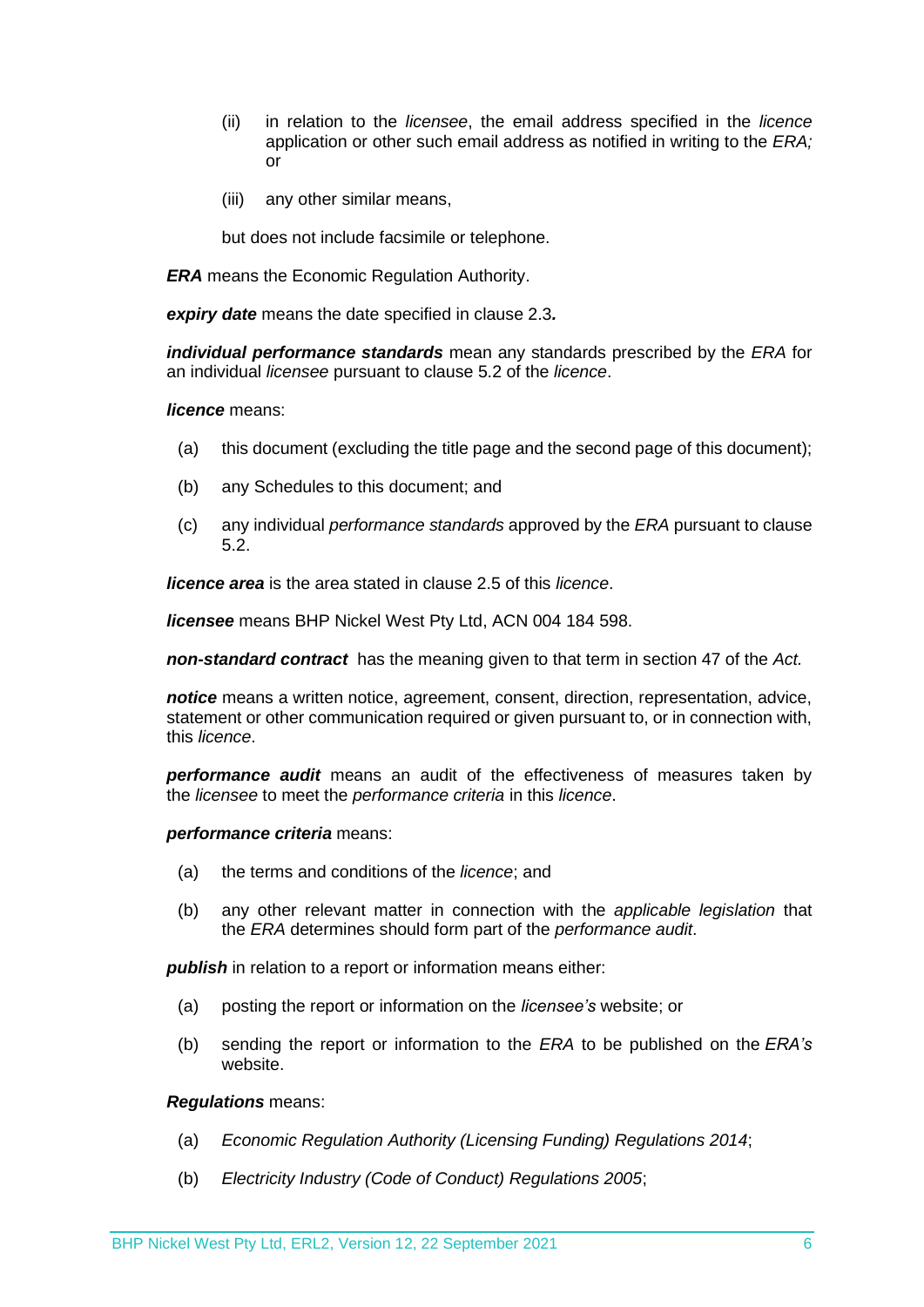- (c) *Electricity Industry (Customer Contracts) Regulations 2005*;
- (d) *Electricity Industry (Licence Conditions) Regulations 2005*;
- (e) Not Used
- (f) *Electricity Industry (Ombudsman Scheme) Regulations 2005.*

*related body corporate* has the meaning given to that term in section 50 of the *Corporations Act 2001 (Cwth)*.

*reviewable decision* means a decision by the *ERA* pursuant to:

- (a) clause 3.8.3;
- (b) Not Used
- (c) Not Used
- (d) clause 5.2.2;
- (e) clause 5.3.2; or
- (f) clause 5.3.4,

of this *licence*.

*small use customer* has the same meaning as the meaning given to "customer" in section 47 of the *Act*.

*standard form contract* has the meaning given to that term in section 47 of the *Act*.

*supplier of last resort* has the meaning given to that term in section 69(1) of the *Act*.

*supply* has the meaning given to that term in section 3 of the *Act*.

*transmission system* has the meaning given to that term in section 3 of the *Act*.

*version date* means the date on which the *licence* was last amended pursuant to clause 3.1 or clause 3.2.

# <span id="page-5-0"></span>**1.2 Interpretation**

1.2.1 A reference in this *licence* to any *applicable legislation* includes, unless the context otherwise requires, any statutory modification, amendment, replacement or re-enactment of that *applicable legislation.*

#### <span id="page-5-1"></span>**2. LICENCE AUTHORISATION**

#### <span id="page-5-2"></span>**2.1 Activities authorised under this licence**

2.1.1 The *licensee* is granted a *licence* for the *licence area* to sell *electricity* to *customers,*  excluding *small use customers,* in accordance with the terms and conditions of this *licence.*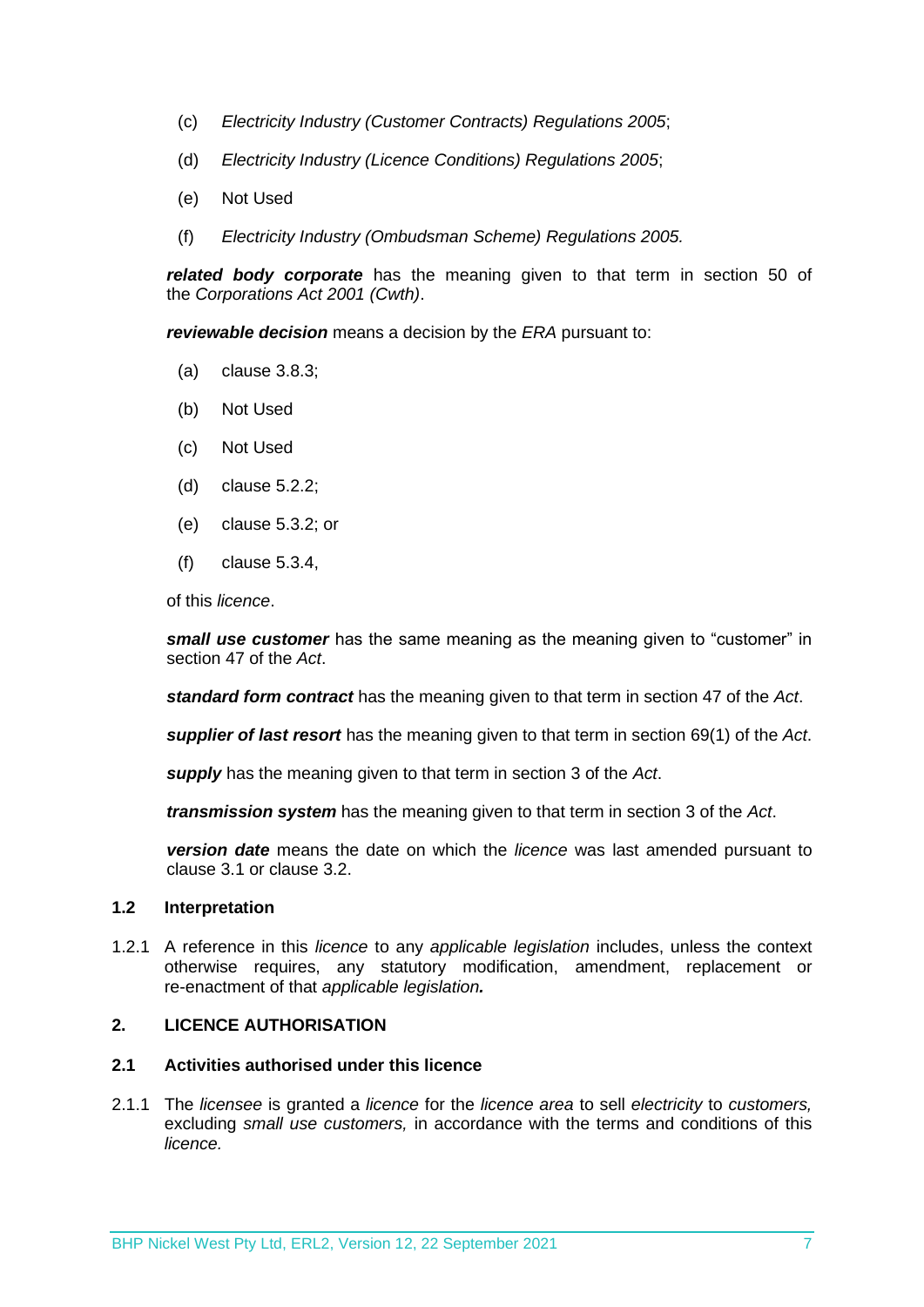# <span id="page-6-0"></span>**2.2 Commencement date**

2.2.1 24 March 2006

# <span id="page-6-1"></span>**2.3 Expiry date**

- 2.3.1 22 December 2035
- <span id="page-6-2"></span>**2.4 Term [Section 15 of the Act]**
- 2.4.1 This *licence* commences on the *commencement date* and continues until the earlier of:
	- (a) the cancellation of the *licence* pursuant to clause 3.5 of this *licence*;
	- (b) the surrender of the *licence* pursuant to clause 3.6 of this *licence*; or
	- (c) the *expiry date*.

### <span id="page-6-3"></span>**2.5 Licence area**

2.5.1 The *licence area* is set out in plan(s):

ERA-EL-070/2 and ERA-EL-158

2.5.2 The *licence area* plan(s) is provided in Schedule 2.

# <span id="page-6-4"></span>**3. LICENCE ADMINISTRATION**

- <span id="page-6-5"></span>**3.1 Amendment of licence by the licensee [Section 21 of the Act]**
- 3.1.1 The *licensee* may apply to the *ERA* to amend the *licence* in accordance with the *Act.*

#### <span id="page-6-6"></span>**3.2 Amendment of licence by the ERA [Section 22 of the Act]**

- 3.2.1 Subject to any *applicable legislation*, the *ERA* may amend the *licence* at any time in accordance with this clause.
- 3.2.2 Before amending the *licence* under clause 3.2.1, the *ERA* must:
	- (a) provide the *licensee* with written *notice* of the proposed amendments under consideration by the *ERA*;
	- (b) allow 15 *business days* for the *licensee* to make submissions on the proposed amendments; and
	- (c) take into consideration those submissions.
- 3.2.3 This clause also applies to the substitution of the existing *licence*.
- 3.2.4 For avoidance of doubt, the *licensee* will not have to pay a fee for amendments under clause 3.2.1.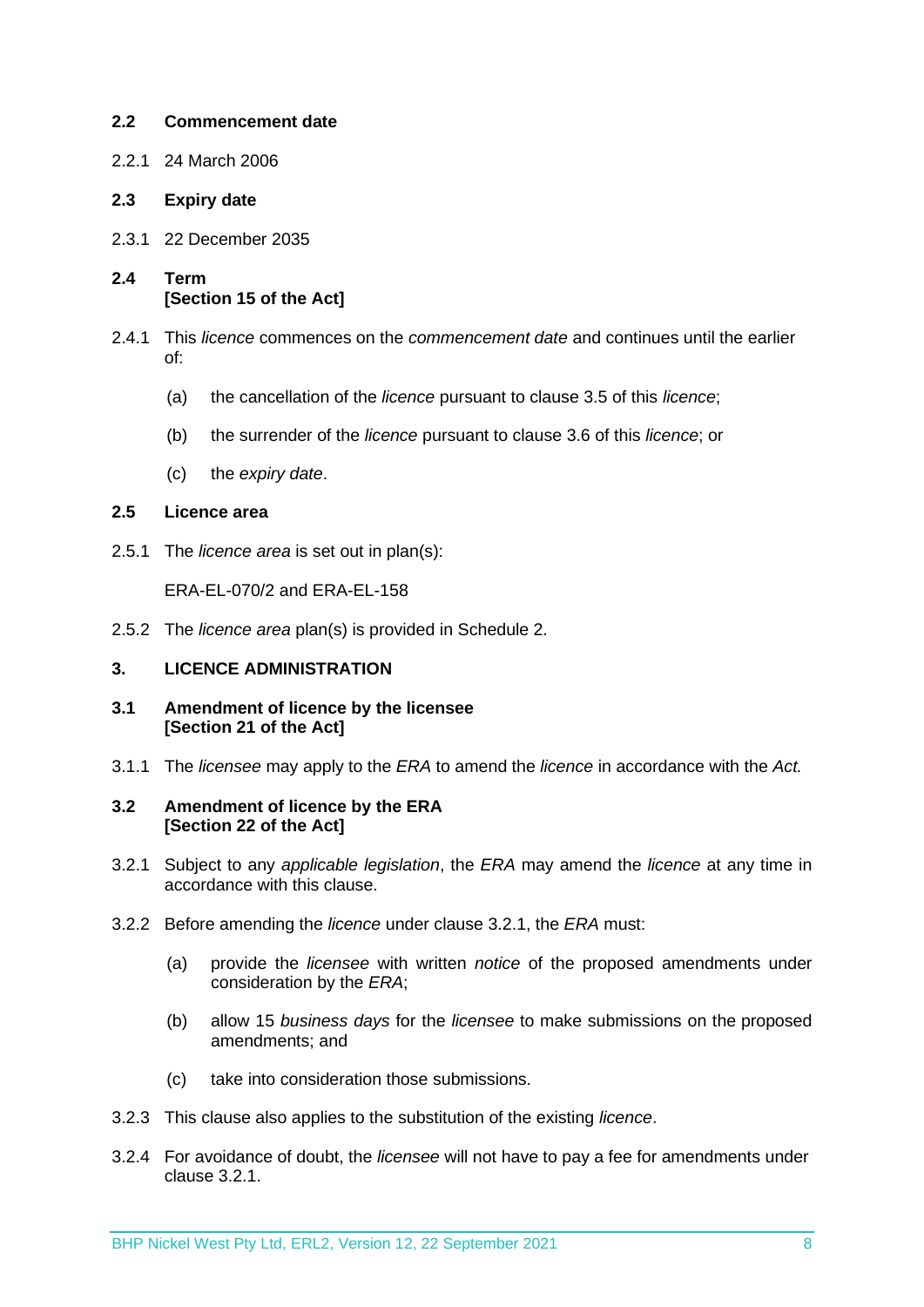# <span id="page-7-0"></span>**3.3 Transfer of licence [Section 18 of the Act]**

3.3.1 This *licence* may be transferred only in accordance with the *Act.*

# <span id="page-7-1"></span>**3.4 Renewal of licence [Section 16 of the Act]**

3.4.1 This *licence* may be renewed only in accordance with the *Act*.

# <span id="page-7-2"></span>**3.5 Cancellation of licence [Section 35 of the Act]**

3.5.1 This *licence* may be cancelled only in accordance with the *Act*.

# <span id="page-7-3"></span>**3.6 Surrender of licence [Schedule 1 of the Act]**

- 3.6.1 The *licensee* may only surrender the *licence* pursuant to this clause 3.6.
- 3.6.2 If the *licensee* intends to surrender the *licence* the *licensee* must, by *notice* in writing to the *ERA*:
	- (a) set out the date that the *licensee* wishes the surrender of the *licence* to be effective; and
	- (b) set out the reasons why the *licensee* wishes to surrender the *licence*, including the reasons why it would not be contrary to the public interest for the surrender of the *licence* to be effective on the date set out in the *notice*.
- 3.6.3 Upon receipt of the *notice* from the *licensee* pursuant to clause 3.6.2, the *ERA* will publish the *notice*.
- 3.6.4 Notwithstanding clause 3.6.2, the surrender of the *licence* will only take effect on the later of the day that:
	- (a) the *ERA* publishes a *notice* of the surrender in the Western Australian Government Gazette, such date to be at the discretion of the *ERA*; and
	- (b) the *licensee* hands back the *licence* to the *ERA*.
- 3.6.5 The *licensee* will not be entitled to a refund of any fees by the *ERA*.

# <span id="page-7-4"></span>**3.7 Notices**

- 3.7.1 Unless otherwise specified, all *notices* must be in writing.
- 3.7.2 A *notice* will be regarded as having been sent and received:
	- (a) when delivered in person to the addressee; or
	- (b) three *business days* after the date of posting if the *notice* is posted in Western Australia; or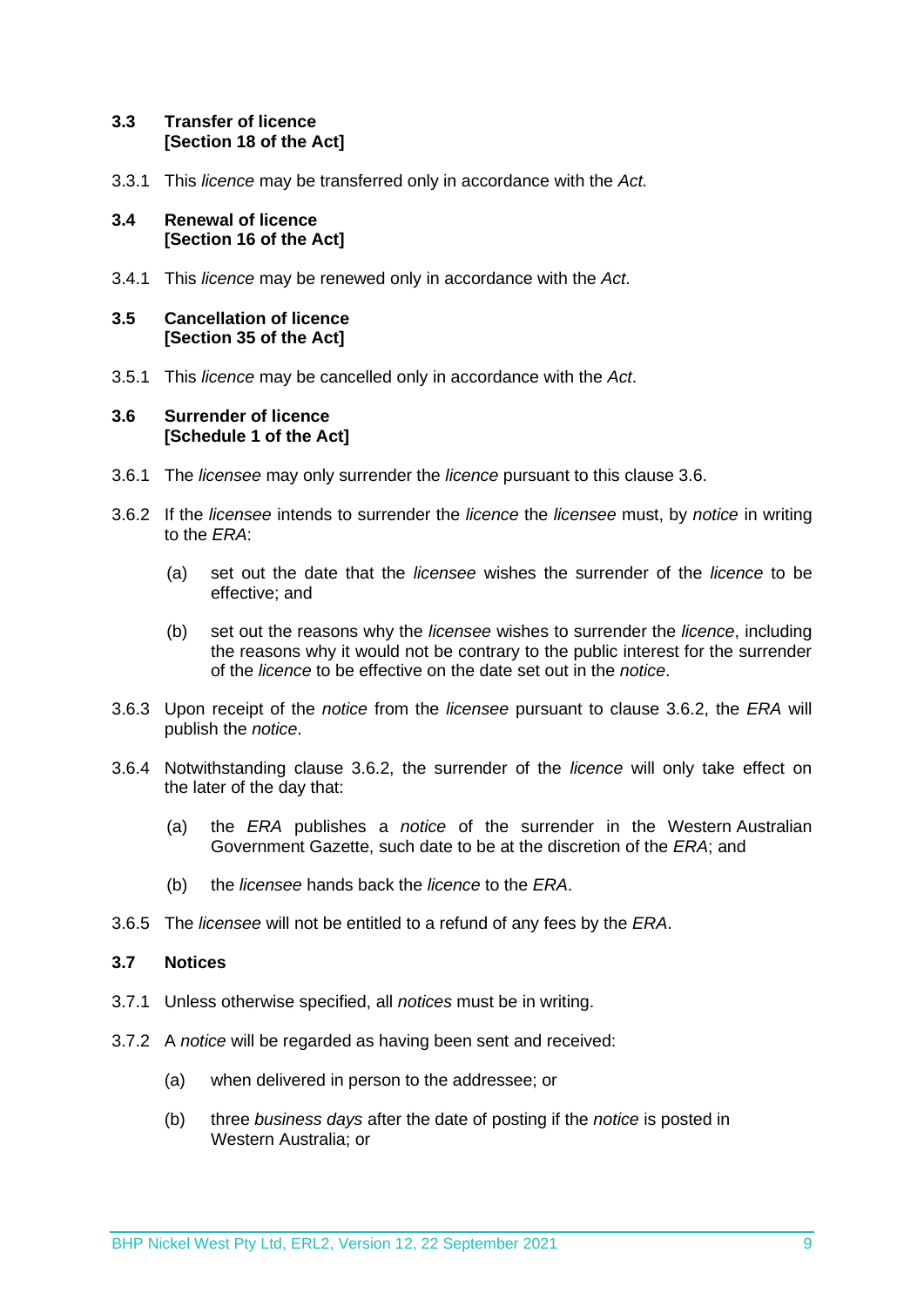- (c) five *business days* after the date of posting if the *notice* is posted outside Western Australia; or
- (d) if sent by facsimile when, according to the sender's transmission report, the *notice* has been successfully received by the addressee; or
- (e) if sent by *electronic means* when, according to the sender's electronic record, the *notice* has been successfully sent to the addressee.

# <span id="page-8-0"></span>**3.8 Publishing information**

- 3.8.1 The *ERA* may direct the *licensee* to *publish*, within a specified timeframe, any information it considers relevant in connection with the *licensee* or the performance by the *licensee* of its obligations under this *licence*.
- 3.8.2 Subject to clause 3.8.3, the *licensee* must *publish* the information referred to in clause 3.8.1.
- 3.8.3 If the *licensee* considers that the information is confidential it must:
	- (a) immediately notify the *ERA*; and
	- (b) seek a review of the *ERA's* decision in accordance with clause 3.9.
- 3.8.4 Once it has reviewed the decision, the *ERA* will direct the *licensee* in accordance with the review to:
	- (a) *publish* the information;
	- (b) *publish* the information with the confidential information removed or modified; or
	- (c) not *publish* the information.

# <span id="page-8-1"></span>**3.9 Review of the ERA's decisions**

- 3.9.1 The *licensee* may seek a review of a *reviewable decision* by the *ERA* pursuant to this *licence* in accordance with the following procedure:
	- (a) the *licensee* shall make a submission on the subject of the *reviewable decision* within 10 *business days* (or other period as approved by the *ERA*) of the decision; and
	- (b) the *ERA* will consider the submission and provide the *licensee* with a written response within 20 *business days*.
- 3.9.2 For avoidance of doubt, this clause does not apply to a decision of the *ERA* pursuant to the *Act*, nor does it restrict the *licensee's* right to have a decision of the *ERA* reviewed in accordance with the *Act*.

# <span id="page-8-2"></span>**4. GENERAL LICENCE OBLIGATIONS**

#### <span id="page-8-3"></span>**4.1 Compliance with applicable legislation**

4.1.1 Subject to any modifications or exemptions granted pursuant to the *Act*, the *licensee* must comply with any *applicable legislation*.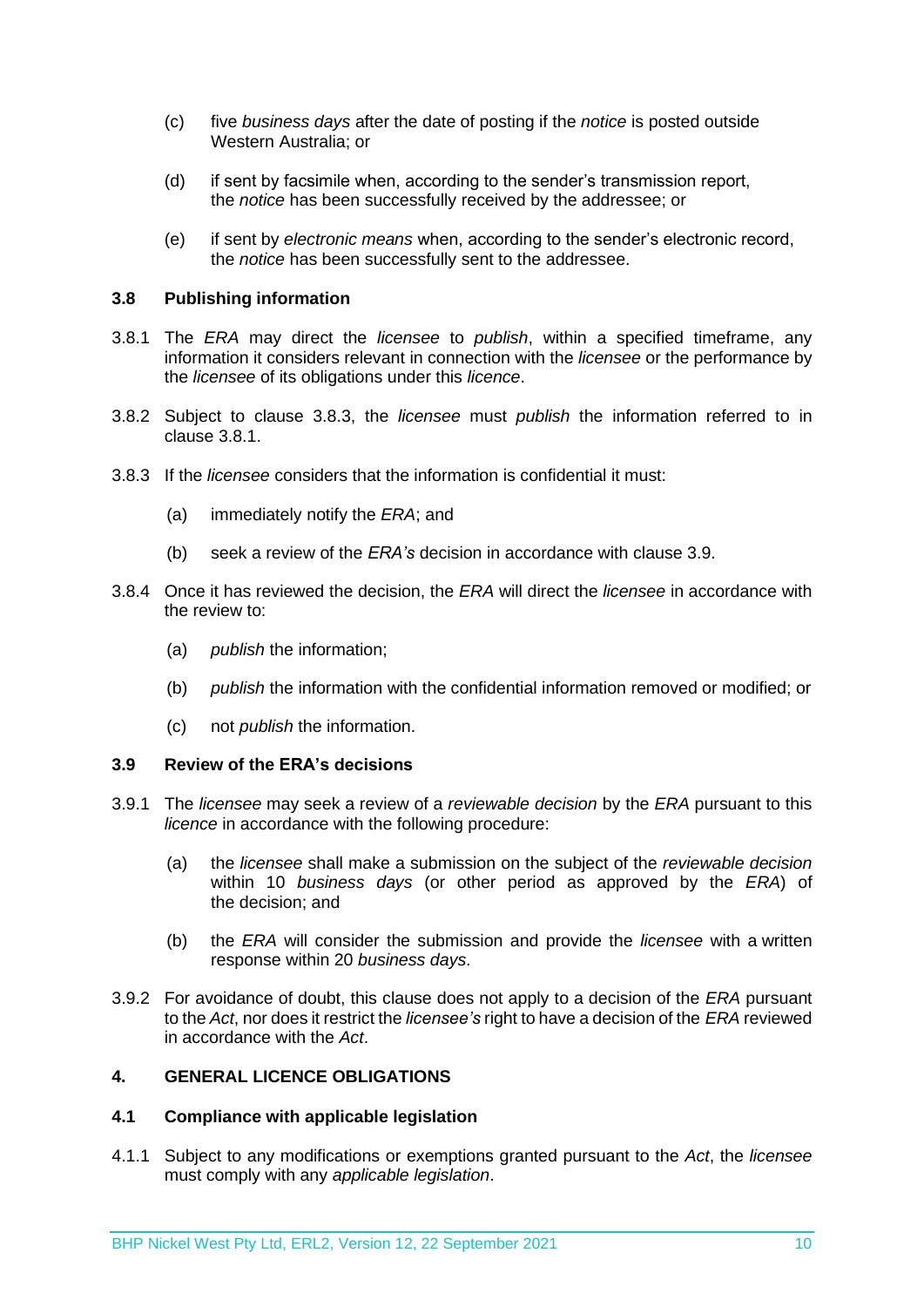# <span id="page-9-0"></span>**4.2 Fees**

4.2.1 The *licensee* must pay the applicable fees and charges in accordance with the *Regulations*.

# <span id="page-9-1"></span>**4.3 Accounting records [Schedule 1 of the Act]**

4.3.1 The *licensee* and any *related body corporate* must maintain accounting records that comply with standards issued by the Australian Accounting Standards Board or equivalent International Accounting Standards.

### <span id="page-9-2"></span>**4.4 Reporting a change in circumstances**

- 4.4.1 The *licensee* must report to the *ERA*:
	- (a) if the *licensee* is under external administration as defined by the *Corporations Act 2001 (Cwth)* within 2 *business days* of such external administration occurring; or
	- (b) if the *licensee*:
		- (i) experiences a change in the *licensee's* corporate, financial or technical circumstances upon which this *licence* was granted; and
		- (ii) the change may materially affect the *licensee's* ability to perform its obligations under this *licence*,

within 10 *business days* of the change occurring; or

- (c) if the:
	- (i) *licensee's* name;
	- (ii) *licensee's* ABN; or
	- (iii) *licensee's* address,

changes, within 10 *business days* of the change occurring.

## <span id="page-9-3"></span>**4.5 Provision of information [Schedule 1 of the Act]**

4.5.1 The *licensee* must provide to the *ERA,* in the manner and form described by the *ERA,*  specified information on any matter relevant to the operation or enforcement of the *licence*, the operation of the licensing scheme provided for in Part 2 of the *Act*, or the performance of the *ERA's* functions under that Part.

# <span id="page-9-4"></span>**5. AUDITS AND PERFORMANCE REPORTING OBLIGATIONS**

## <span id="page-9-5"></span>**5.1 Asset management system [Section 14 of the Act]**

Not Used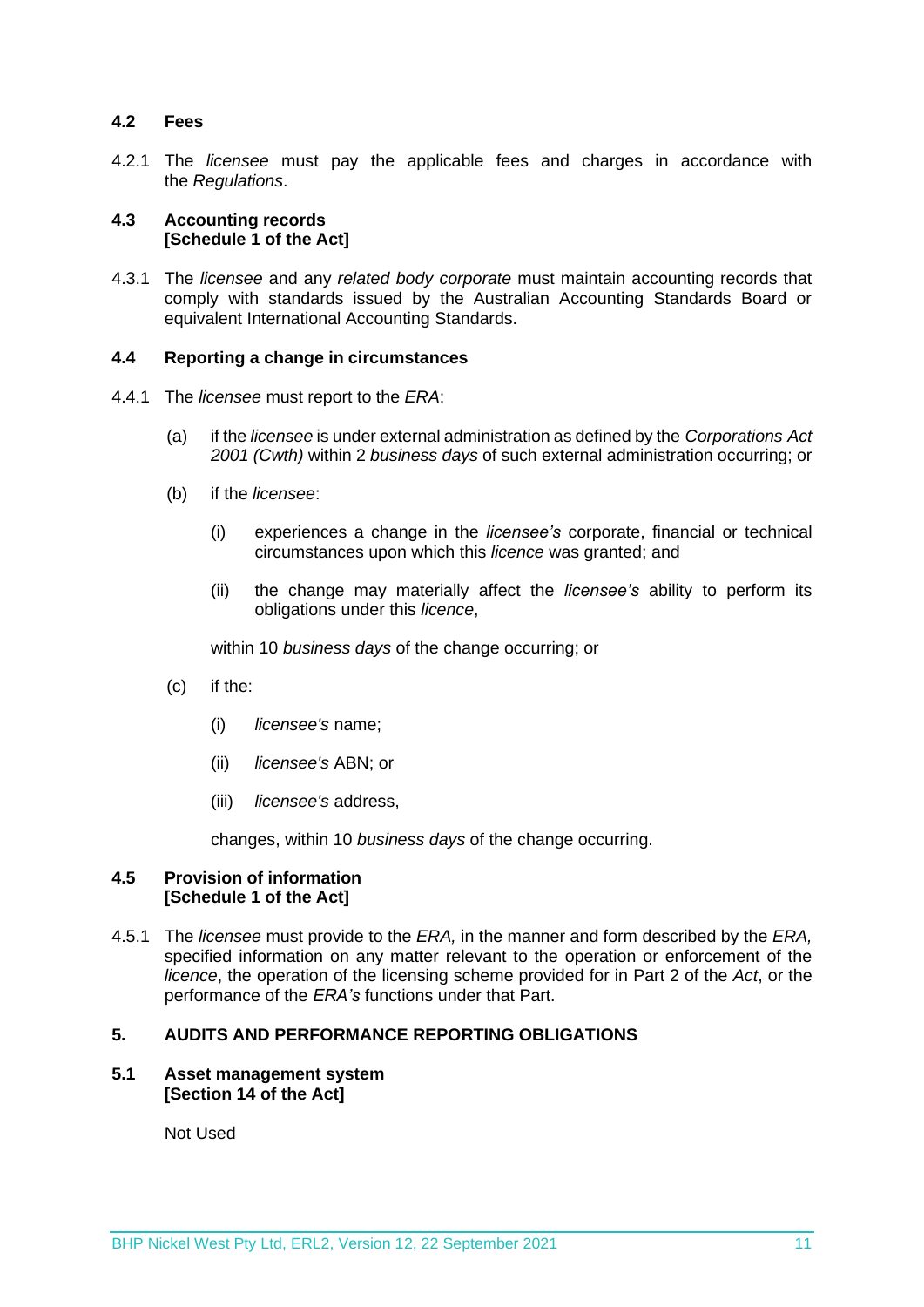#### <span id="page-10-0"></span>**5.2 Individual performance standards**

- 5.2.1 Performance standards are contained in *applicable legislation*.
- 5.2.2 The *ERA* may prescribe *individual performance standards* applying to the *licensee* in respect of the *licensee's* obligations under this *licence* or the *applicable legislation*.
- 5.2.3 Before approving any *individual performance standards* under this clause, the *ERA* will:
	- (a) provide the *licensee* with a copy of the proposed *individual performance standards*;
	- (b) allow 15 *business days* for the *licensee* to make submissions on the proposed *individual performance standards*; and
	- (c) take into consideration those submissions.
- 5.2.4 Once approved by the *ERA*, the *individual performance standards* are included as additional terms and conditions to this *licence*.

#### <span id="page-10-1"></span>**5.3 Performance audit [Section 13 of the Act]**

- 5.3.1 The *licensee* must, unless otherwise notified in writing by the *ERA*, provide the *ERA* with a *performance audit* within 24 months after the *commencement date*, and every 24 months thereafter.
- 5.3.2 The *licensee* must comply, and must require the *licensee's* auditor to comply, with the *ERA's* standard audit guidelines.
- 5.3.3 The *licensee* may seek a review of any of the requirements of the *ERA*'s standard audit guidelines in accordance with clause 3.9.
- 5.3.4 The *performance audit* must be conducted by an independent auditor approved by the *ERA*. If the *licensee* fails to nominate an auditor within one month of the date that the *performance audit* was due, or the auditor nominated by the *licensee* is rejected on two successive occasions by the *ERA*, the *ERA* may choose an independent auditor to conduct the *performance audit*.

# <span id="page-10-2"></span>**6. CUSTOMERS**

<span id="page-10-3"></span>**6.1 Approved Scheme [Section 101 of the Act]**

Not Used

<span id="page-10-4"></span>**6.2 Determination of Default Supplier** 

Not Used

<span id="page-10-5"></span>**6.3 Marketers**

Not Used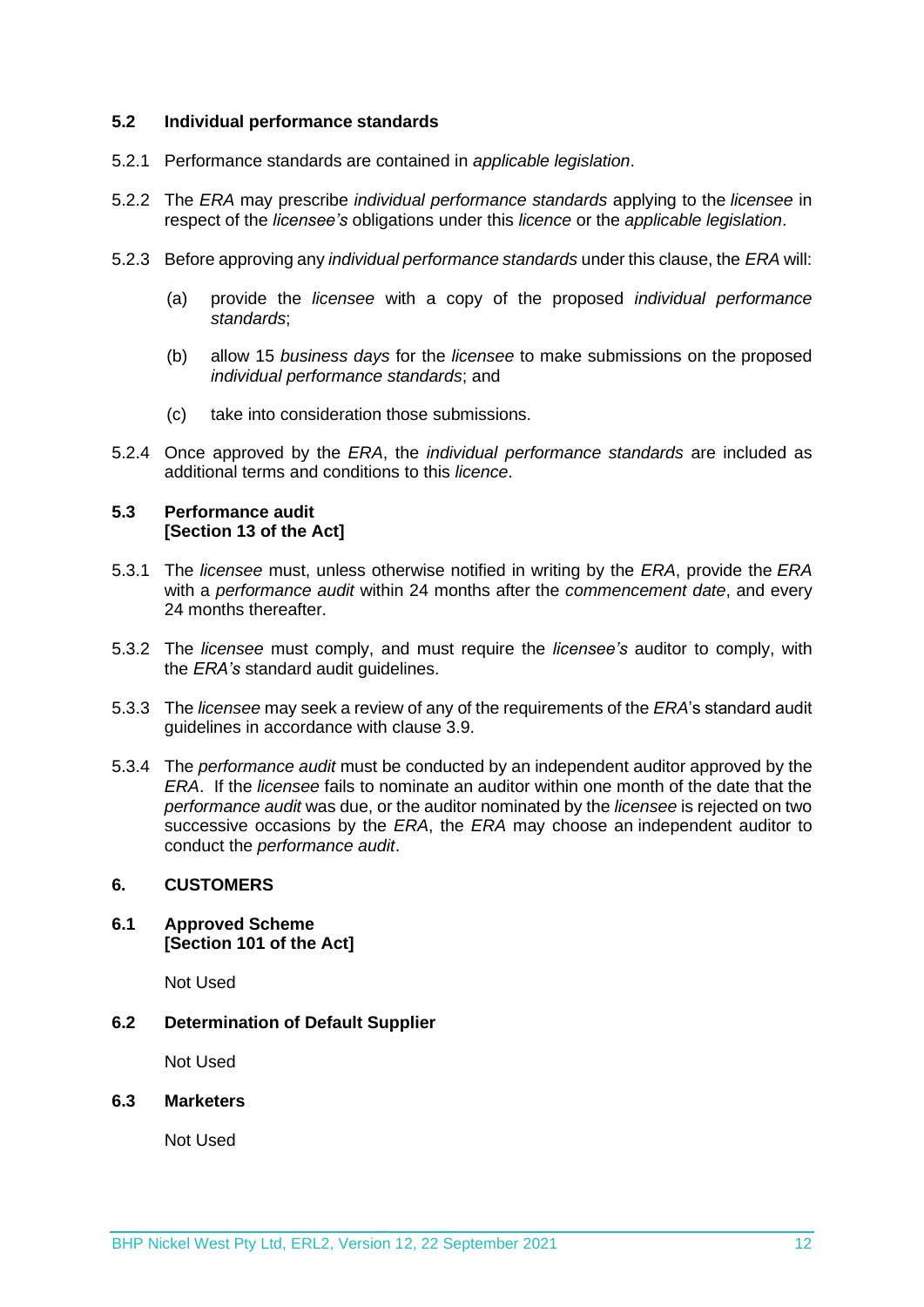# <span id="page-11-0"></span>**6.4 Customer Contracts [Section 54 of the Act]**

Not Used

# <span id="page-11-1"></span>**6.5 Amending the Standard Form Contract [Section 52 of the Act]**

Not Used

# <span id="page-11-2"></span>**6.6 Directions by the ERA to amend Standard Form Contract [Section 53 of the Act]**

Not Used

# <span id="page-11-3"></span>**6.7 Supplier of Last Resort [Section 76 of the Act]**

6.7.1 If the *licensee* is designated a *supplier of last resort* under the *Act,* the *licensee* must perform the functions of the *supplier of last resort.* 

# <span id="page-11-4"></span>**6.8 Notification of Default Supply**

Not Used

# <span id="page-11-5"></span>**6.9 Priority Restoration Register**

Not Used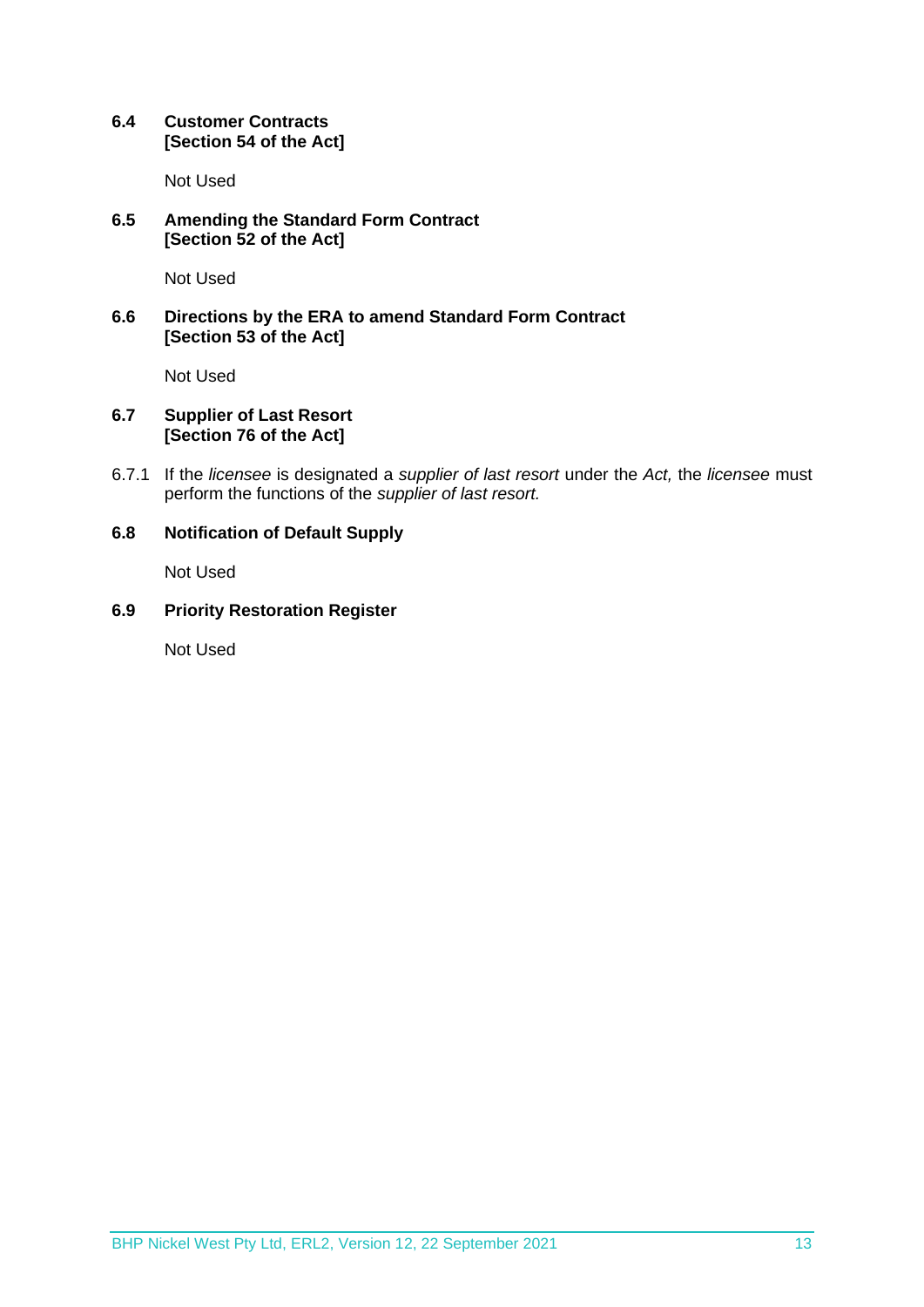# <span id="page-12-0"></span>**Schedule 1 – Additional Licence Clauses**

# **1. Compliance with the Electricity (Customer Transfer) Code 2016**

- $1.1$ Despite clause 4.1 of the *licence*, the *licensee* is not required to comply with the *Electricity Industry (Customer Transfer) Code 2016* as long as the *licensee* is the only retailer selling *electricity* transported through the *distribution system* or *transmission system* (as the case may be).
- $1.2$ The *licensee* must notify the *ERA* within 10 business days of the *licensee* becoming aware that there is more than one retailer selling *electricity* transported through the *distribution system* or *transmission system* that is also being used by the *licensee*.